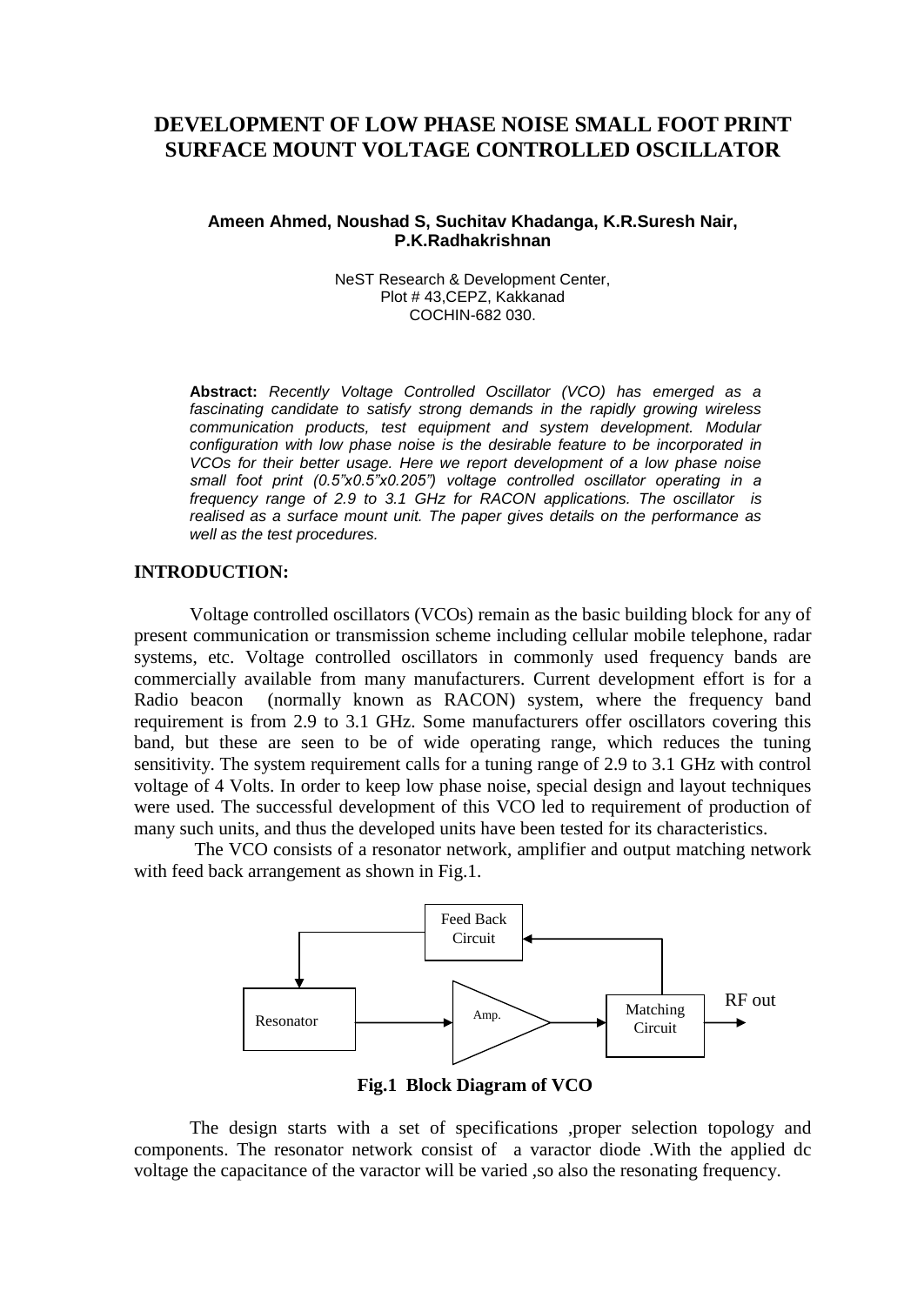### **SOME DESIGN CONSIDERATIONS**

General design considerations of VCO are Output power level, Output Harmonic level, Tuning Sensitivity, Load pulling, frequency pushing and Phase noise.

Output harmonic level is the measure of VCO energy at harmonics of the oscillation frequency. These harmonics, common at levels below –15 dBc, are generated by non-linear self-limiting of active devices in the oscillator. Oscillators with large amount of excess gain (greater than the amount necessary to offset all loses at resonance) will limit more severely, there by generating a greater harmonic content in the out put level. Here the design is balanced with the need to keep the harmonic levels low with the need for excess gain to ensure oscillator to start-up.

Phase noise in a VCO, relates the noise-sideband level to the carrier-power level, is a measure of short term random frequency fluctuations of a signal. The single-sideband phase noise is given by

$$
L(Fm)=10\,\log\Bigl[\,1/2\bigl[\left(Fo/2~Q_L\,F_M\right)^2+1\,\bigr]\bigl(Fc\,/\,F_M+1\,\bigr)\,FkT/Ps\,\Bigr]\,
$$

- L(Fm) =single-sideband phase noise in dBc/Hz, as a function of offset frequency from the carrier
- Fo  $=$  output frequency in Hz.
- QL = loaded resonator Q(resonator tank circuit with active load and all parasitic elements)
- Fc = corner frequency in Hz for flicker noise in the active oscillation device.
- $F_M$  = offset from the carrier in Hz.
- Ps <sup>=</sup> the active oscillation device's oscillation-signal power, in watts.
- $F =$  the active device's in-circuit noise factor(with the resonator tank and all parasitic elements)
- k = Boltzmann's constant :1.38x10<sup>-23</sup> J $\rm{J\textsuperscript{O}K}$

In this formula, loaded-resonator Q is the dominant design parameter affecting phase noise. Low-noise design dictates that this parameter be maximized to meet tuneability requirements. A high loaded – resonator Q requires the use of resonant–tank components with high unloaded Q. The resonator's loaded Q can easily be less than a tenth of its unloaded Q.

The corner frequency for flicker noise is device dependent; low-noise design demands devices with a low flicker corner. For GaAs devices flicker- noise corner is from two to three orders of magnitude greater than that of Si-bipolar devices. This low flickernoise corner makes Si-bipolar devices best choice for low-noise oscillator design.

The design was carried out using Eagelware software. The miniature package VCO is fabricated using surface mount technology with gold plated double sided PCB and shielded with solderable tin plated brass cover

## **TEST METHODS**

Fig.2 shows the frequency spectrum of the developed oscillator. Fig.3 shows the photograph of the developed small foot print oscillator.

**Tuning Range and Output Power Measurement:-** The setup of this measurement is shown in Fig. 4 . Vt is adjusted for different values in the VCO tuning range. The corresponding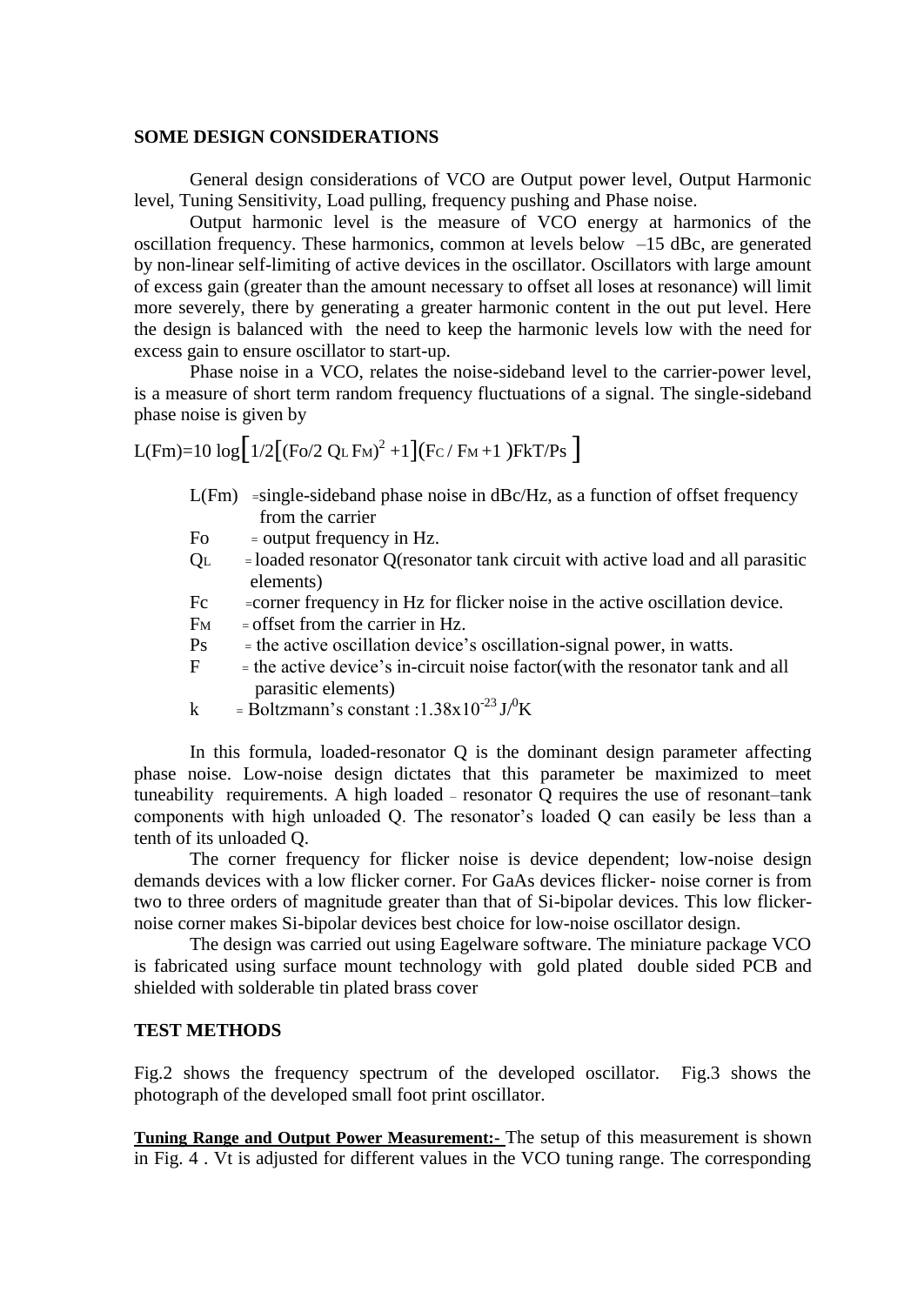frequencies and output power are measured from the spectrum analyzer and power meter respectively. The results are shown in Fig.5 and 6, respectively.





**Fig.2 Spectrum of the developed VCO Fig 3 Photograph of the developed small foot print VCO**

(label shows CEPL (Crysind Electronics Pvt Ltd.), a NeST manufacturing company)

**Harmonic Content:-**The intensity of the second harmonic is measured on the spectrum analyzer and normalised with respect to the fundamental component. The difference is usually in dBc.



**Fig. 4 – Schematic of test set up** 

**Frequency Pulling:** The difference between the frequencies displayed by connecting Open and Short at the output is the total frequency pulling figure and is expressed in MHz. The load consists of a directional coupler, a 6 dB attenuator pad, and an open or short. A sample of energy runs to the spectrum analyzer for frequency measurement. Most of the RF energy runs through the attenuator , is fully reflected from the mismatched load to the oscillator RF port.

**Frequency Pushing:** The frequency pushing is determined by varying Vcc by  $+/-0.5$  V at different tuning voltages.

**Phase noise:-** Battery power supplies should be used for Vcc and tuning voltage (Vt). The tuning voltage is fixed and the VCO output is displayed on the spectrum analyzer. The center frequency, span, and input level are set to observe the noise level below the carrier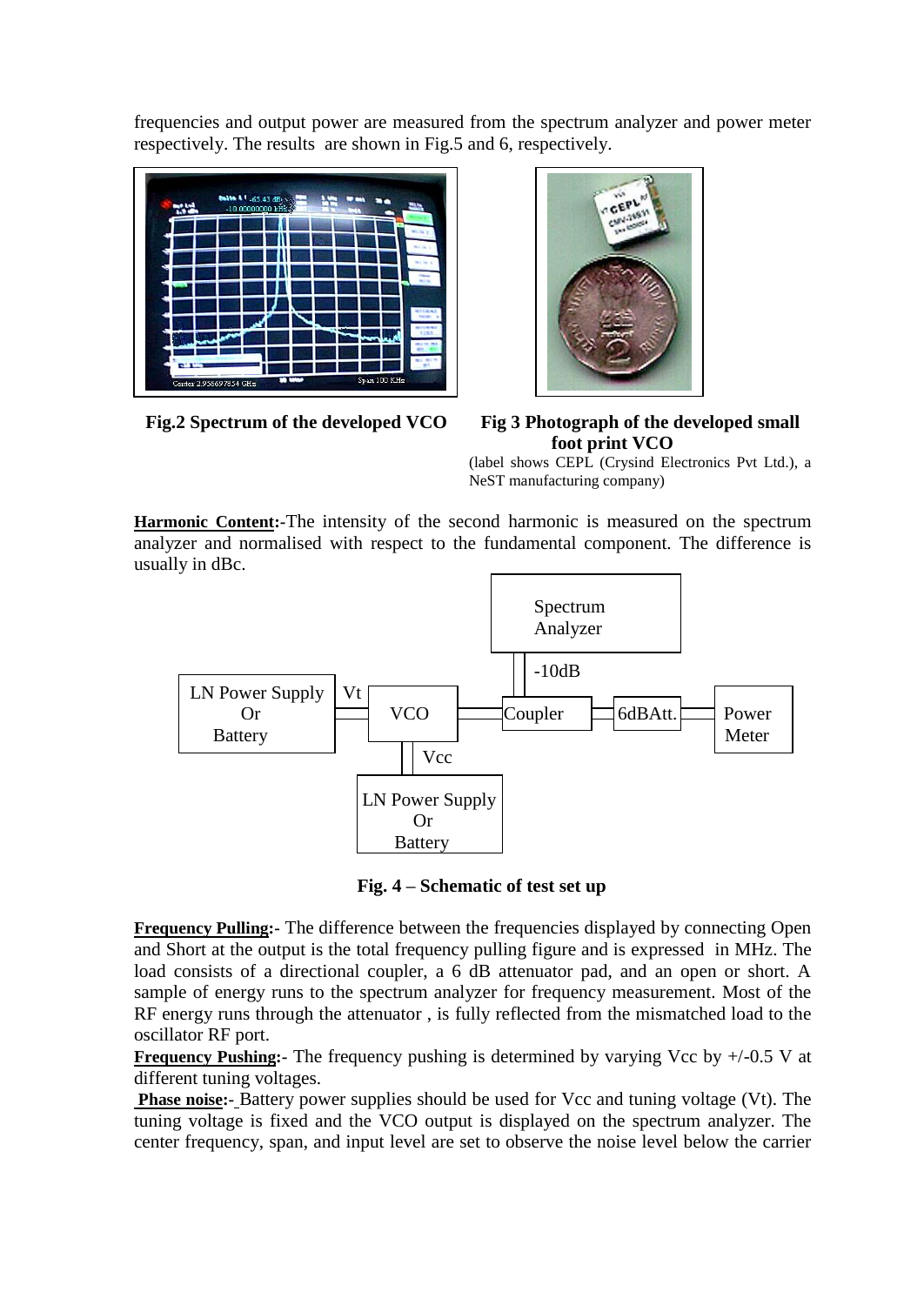at 10kHz offset. Video bandwidth is reduced to smooth the display curve .So it may be accurately read. The span is set for 100 kHz to measure the phase noise at 10 kHz offset.



| <b>Frequency</b>            | 2900-3100 MHz                 |
|-----------------------------|-------------------------------|
| Tuning Voltage (Vt)         | $0-4V$                        |
| <b>Supply Voltage (Vcc)</b> | 15V @ 30 mA                   |
| <b>Power</b>                | $6+/-3$ dBm                   |
| Pulling @ 1.75 VSWR         | $\leq$ 15 MHz                 |
| <b>Pushing</b>              | $\leq$ 5 MHz                  |
| Phase noise @10 kHz         | $\leq$ 94 dBc/Hz              |
| <b>Harmonics</b>            | $\leq$ -18 dBc                |
| <b>Tuning Sensitivity</b>   | 60 MHz/V                      |
| Package                     | $0.5$ " x $0.5$ " x $0.205$ " |

### **SPECIFICATIONS ACHIEVED**

#### **CONCLUSION**

Here we have reported the development of a custom made voltage controlled oscillator for RACON application. This is a light weight, very compact unit with low phase noise characteristics. The specifications achieved are considered to be best among the commercially available ones. The design takes care of the factors involved in manufacturing environment and production of these units are in progress.

#### **ACKNOWLEDGEMENTS**

Authors gratefully acknowledge the effort put by Mr.Juzer Ali in designing similar type of VCOs which has remained as the starting point for this development. The authors thank the help offered by the manufacturing team under the guidance of Mr.G.Neelakandan. This development was possible only due to the support given by Mr.N.Jehangir, Managing Director, NeST Group and Mr.U.M.Shafi, Sr.Vice President. The authors gratefully acknowledge their guidance.

#### **REFERENCES**

- 1. Randall W. Rhea ,*'Oscillator design and computer simulation*', Noble publishing, Georgia ,1995.
- 2. Vendelin et. al.,*'Microwave circuit design using linear and non-linear techniques',*  John Wiley and Sons, New York ,1990.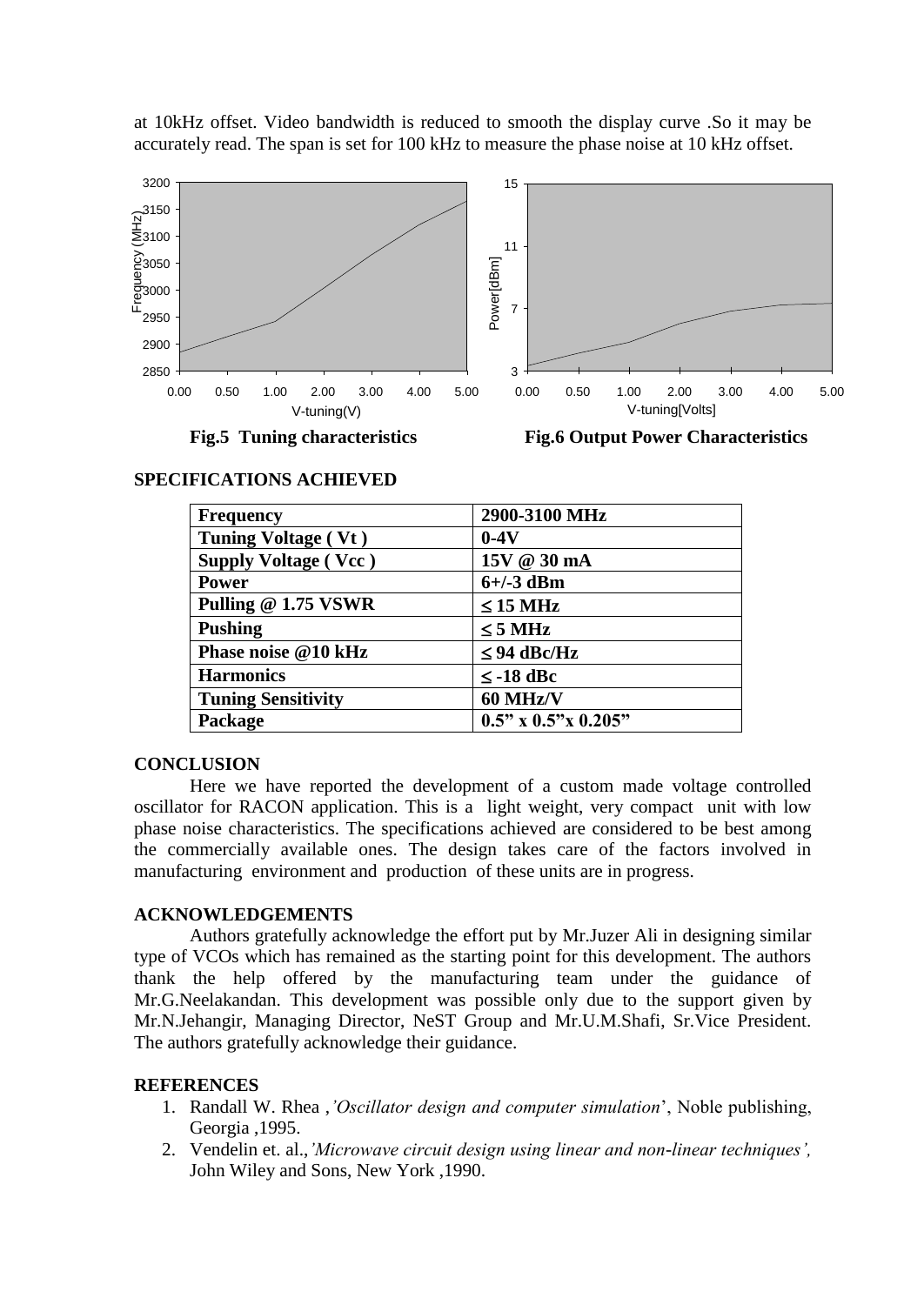[31]Akbarzhon Madaminov, "Recommendation Systems", Engpaper Journal

[32]Aathi oli.S , "REVIEW PAPER ON PHISHING ATTACKS", Engpaper Journal

[33]Rania Fernando, "IoT based – Street Light Controlling System", Engpaper Journal

[34]K. SAI BHARGAV, V. RAJENDRA, "Study on Data Structures for Machine Learning", Engpaper Journal

[35]Brundha P, Guruprasad K N, Amith V Hiremath,Sirisha R, Chandrakanth G Pujari , "Face Detection Based Smart Attendance System Using Haar Cascade Algorithm", Engpaper Journal

[36]Afsana Nadaf , "RFID BASED LIBRARY MANAGEMENT SYSTEM", Engpaper Journal

[37]Mr. Vedant Thube, Neha Thakur, Mr. Siddhesh Balsaraf,Ms. Priyanka Hanchate, Dr. S. D. Sawarkar , "Accident Prevention using Eye Drowsiness & Yawning Detection", Engpaper Journal

[38]Abhishek A Hishobkar, Rutuja Gaonkar, Jagdish Chintamani , "DIGITAL DIARY", Engpaper Journal

[39]Pooman Suryavanshi, Aryan Ghadge, Manali Kharat , "TAXI SERVICE for VISUALLY IMPAIRED", Engpaper Journal

[40]Mr. Pankaj yadav, Shila Jawale, Mr. Ashutosh Mahadik, Ms. Neha Nivalkar, Dr. S. D. Sawarkar , "NEWS ARTICLES CLASSIFICATION", Engpaper Journal

[41]Rahul Chavan, Manvee Bhoir, Gaurav Sapkale, Anita Mhatre, "Smart Tourist Guide System", Engpaper Journal

[42]Rutik Desai, Akash Jadhav,Suraj Sawant ,Neha Thakur , "Accident Detection Using ML and AI Techniques", Engpaper Journal

[43]Anagha Vishe,Akash Shirsath, Sayali Gujar, Neha Thakur , "Student Attendance System using Face Recognition", Engpaper Journal

[44]Ms.Sayali Patekar, Shila jawale, Ms.Pranali Kurhade, Mr.Shubham Khamkar , "Smart Classroom Application", Engpaper Journal

[45]DOSHI SAKSHI, DEVYANI CHAUDHARI, POOJA GAIKWAD, RUTUJA CHABUKSWAR,MRS. SUJATA KOLHE, "TOURISM SIMPLIFIED THROUGH VOICE", Engpaper Journal

[46]Afreen Fathima,Samreen Jameel, Pathan Ahmed khan , "ACCIDENT DETECTION AND ALERTING SYSTEM", Engpaper Journal

[47]Suman Zareen, Tuba Masood, Pathan Ahmed khan, "E-Commerce Web Application with Augmented Reality", Engpaper Journal

[48]Lok Shan CHAN, "Selection of Waterfall and Agile Methodologies in Software Testing", Engpaper Journal

[49]Barve Rutu, "CLOUD COMPUTING SYSTEM FOR GAMING", Engpaper Journal

[50]Harshvardhan Singh, "Machine Learning: Fake News Blocking", Engpaper Journal

[51]M.Al Batahari, "SERVERS ROOM MONITORING SYSTEM USING IOT", Engpaper Journal

[52]AYUSHI ANKITA RAKSHIT, "VIRTUAL MASTER USING PYTHON", Engpaper Journal

[53]Baldeep Kaur, "REAL TIME SLEEP DROWSINESS DETECTION USING FACE RECOGNITION", Engpaper Journal

[54]Suchitav Khadanga, "Two Stage CMOS Operational Amplifier From Specification to Design", Engpaper Journal

[55]nidhi sharma, "Introduction to Remote Sensing", Engpaper Journal